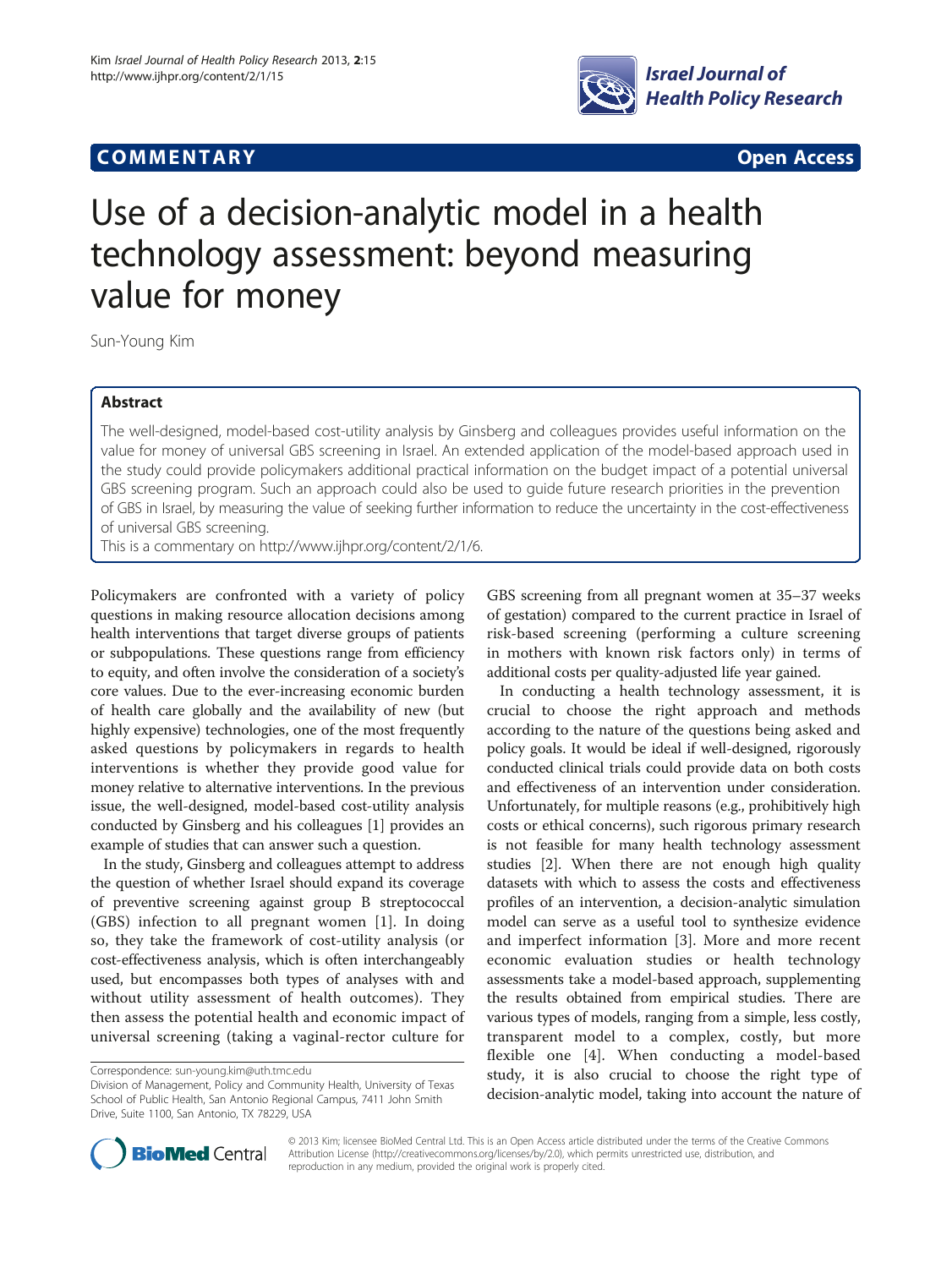the disease being simulated and the trade-offs among different types of models [[5\]](#page-2-0).

In conducting an ex ante evaluation of universal GBS screening, Ginsberg and colleagues take a model-based approach [\[1\]](#page-2-0). They develop a spreadsheet model (implicitly based on a decision-tree structure) and synthesize the best available data into the model to project the costs and health outcomes of the two alternative screening strategies for preventing the burden of GBS disease in Israel. Their findings suggest that universal GBS screening would offset a majority of the program costs for expanding its coverage by effectively reducing the burden of GBS disease and thus saving medical costs for treating GBS disease in infants.

A model-based study inevitably requires assumptions about the costs, effectiveness of interventions, and disease burden [\[3,6](#page-2-0)]. Accordingly, the quality of a health technology assessment using a model is only as good as the quality of the assumptions and data synthesized into the model that provides the information.

Despite these inherent limitations, a model-based approach has several strengths [[3,6\]](#page-2-0). In this light, the model-based approach used in Ginsberg et al.'s study has the potential to provide policymakers additional practical information beyond the cost-effectiveness profile of universal GBS screening that they might find useful in making decisions about whether to adopt a universal screening program.

First of all, a decision-analytic model can be set up (by being assigned probability distributions to model parameters) so that it can conduct a probabilistic analysis based on Monte Carlo simulations. Such a probabilistic decision-analytic model can then be used to perform a more comprehensive type of sensitivity analysis (e.g., a probabilistic sensitivity analysis that varies all key parameters at the same time). In Ginsberg et al.'s study, the deterministic one- and two-way sensitivity analysis results note that, while the base-case results are very cost-effective, the results are very sensitive to some of the key parameters (such as GBS prevalence, the proportion of meningitis cases leading to long-term disabilities, and the probability of intrapartum antibiotic prophylaxis-related anaphylaxis). This may warrant a more comprehensive sensitivity analysis that varies all key variables at the same time. Ginsberg et al.'s study could use their model to conduct a probabilistic sensitivity analysis by assigning distributions to key parameters and conducting a secondorder Monte Carlo simulation in which all key parameter values are sampled from the distributions. The simulated outcomes then can be summarized in some form of visual presentation, in order to provide more accessible and comprehensive information on the uncertainties about the outcomes of a universal screening. For example, a cost-effectiveness acceptability curve can show the probability that universal GBS screening would be

cost-effective relative to the current risk-based screening at varying levels of threshold cost-effectiveness ratio [[7\]](#page-2-0).

Further, once a decision-analytic model is set up for a probabilistic analysis, the same probabilistic model can be used to conduct another type of uncertainty analysis, a value of information (VOI) analysis. VOI analysis is an analytic framework that can calculate the value of seeking further information to support a decision [\[8](#page-2-0)]. For example, given the uncertainties surrounding some key parameters in Ginsberg et al.'s study, policymakers may want to know whether further research is needed to reduce uncertainty about the parameters and whether better information on the parameters would lead to a different conclusion about the optimal strategy for preventing GBS disease in Israel. In this case, a probabilistic decision simulation model can be used to perform a VOI analysis and can provide the value of reducing the uncertainty associated with the choice of universal GBS screening through additional research.

Another useful application of a model-based approach is that the same decision-analytic model can be used to project the budget impact of the potential adoption of a health intervention under consideration, which might provide additional practical information for policymakers [[9](#page-2-0)]. The budget impact analysis is performed from the perspective of a payer and provides the financial requirements (by considering financial costs only, not economic costs) for adopting a new intervention over a typical period of 1–5 years, so that payers can compare the amount of financing required with the size of the available budget. Given Israel's unique system of choosing health interventions under an annual budget constraint, policymakers might find this type of additional information particularly useful.

Does the study by Ginsberg and colleagues answer their stated question "Should Israel screen all mothers-to-be to prevent early-onset of neonatal group B streptococcal disease?" Assuming that the question implicitly focuses on a value for money (that is, based on cost-effectiveness grounds only), the answer may be yes. However, it is important to note that cost-utility analysis or costeffectiveness analysis on their own cannot answer all priority-setting questions [\[10\]](#page-2-0), and thus cannot conclusively answer the question of whether the decision makers would be best to adopt a universal screening strategy based on the findings of the study. Future health technology assessments should be conducted, keeping in mind this inherent restriction on the types of questions the cost-utility analysis framework can answer. Thus, by developing sophisticated decision-analytic methods (including the extended use of a decision-analytic model), researchers are positioned to best inform policymakers on the important types of questions to which their methods are suited.